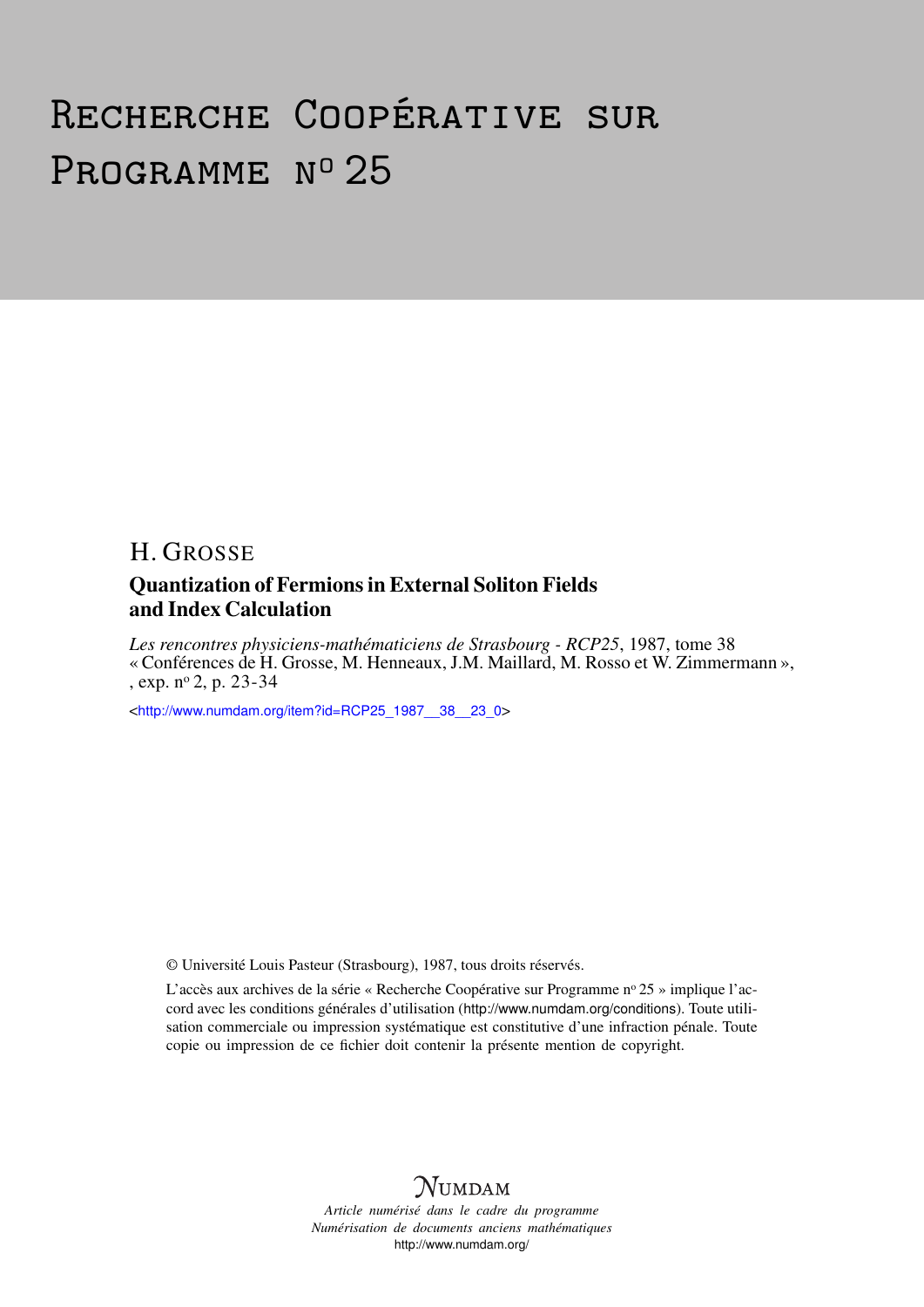# QUANTIZATION OF FERMIONS IN EXTERNAL SOLITON FIELDS AND INDEX CALCULATION\*

H. Grosse<sup>+</sup> Institut für Theoretische Physik Universitat Wien

# Abstract

We review recent results on the quantization of fermions in external fields, discuss equivalent and inequivalent representations of the canonical anticommutation relations, indicate how the requirement of implementability of gauge transformations leads to quantization conditions, détermine the algebra of charges, identify the Schwinger term and remark finally how one may calculate a ground state charge.

- \*) Talk given at the fî43ième Rencontre entre Physiciens Théoriciens et Mathématiciens", Strasbourg, Nov. 1986.
- +) Part of Project Nr. P5588 of the "Fonds zur Förderung der wissenschaft lichen Forschung in Österreich".

 $\bar{a}$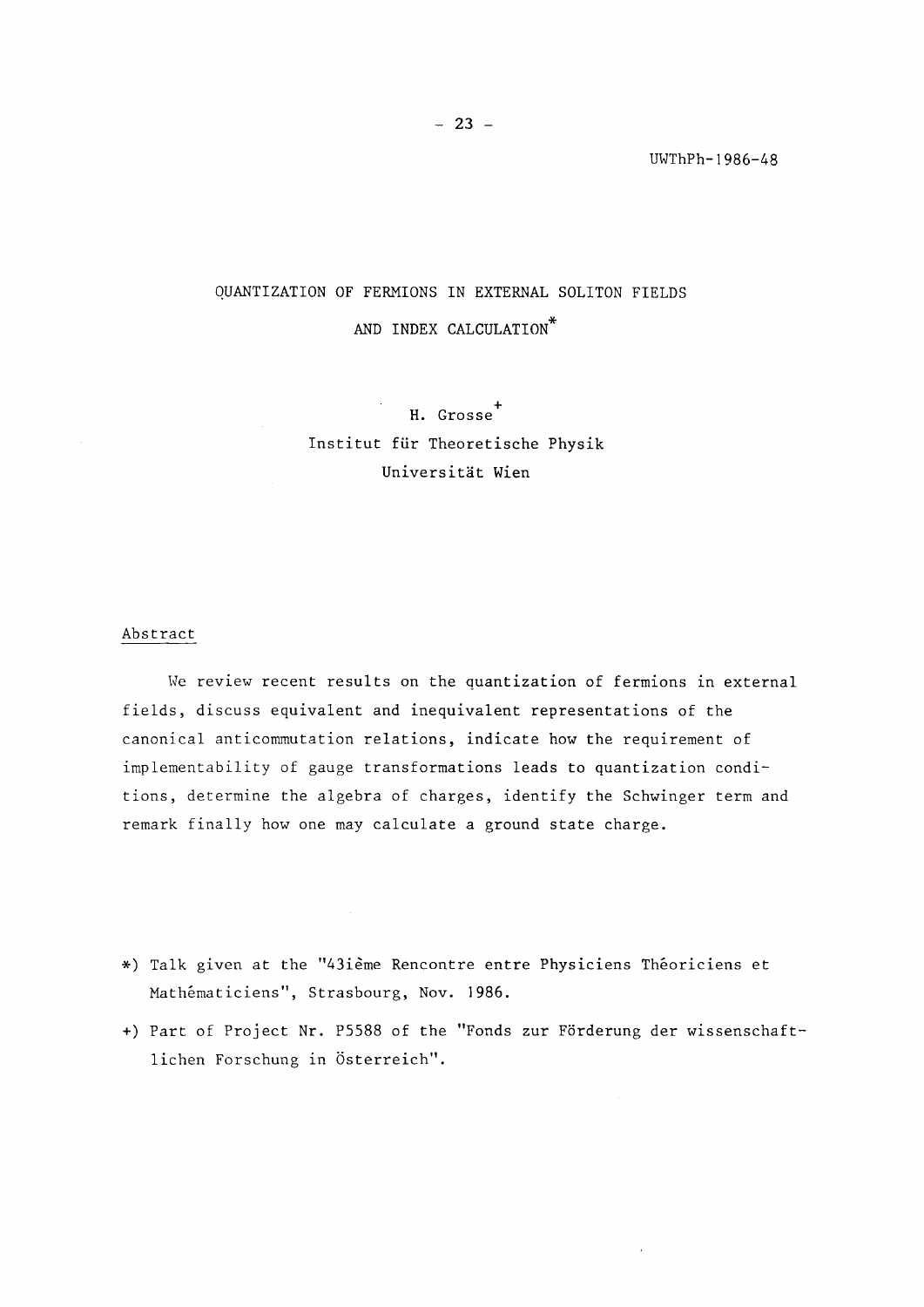## I. INTRODUCTION

One motivation of our studies goes back to 1976, when it was observed that half-integer charged states may occur in cetain field theoretical models  $[1]$ . There was renewed interest in such problems from solid state physics around 1980, since in long polymers, like polyacetylen, solitons may be formed and électrons hopping along the chain may feel a soliton like background [2]·

Afterwards a number of people looked to such problems - the simplest one are the external field problems [3]·

From a more mathematical point of view one treats representations of the canonical anticommutation relations (CAR) and one may ask a number of questions :

Compare two representations, for example, a Fock representation to another one connected to a Dirac operator with soliton potential: are they unitarily equivalent or not?

Consider gauge transformations: are they all implementable?

A one-parameter family of implementable gauge transformations yields smeared charges as generators: which algebra do they fulfill?

Finally we remark that applying chiral transformations with non-zero winding number allows to charge the vacuum. We obtain formulae for the charge difference, relate it to the  $n$ -invariant and indicate how Krein's spectral shift function helps in calculating the index.

According to the above questions we divide the talk into four parts:

### II. FORMULATION - B0G0LIUB0V TRANSFORMATION - UNITARY EQUIVALENCE

The simplest situation is obtained by comparing two one-dimensional Dirac operators acting in the Hilbert space  $H = L^2(\mathbb{R}) \, \otimes \, \zeta^2.$  The free one,  $H_0 = \alpha p + \beta$ , with mass m = 1 has essential spectrum  $\sigma_{\text{ess}}(H_0) = (-\infty, -1]$  U U [1, $\infty$ ). In order to obtain the same essential spectrum for H =  $\alpha$ p +  $\beta$ v(x), we may either choose trivial asymptotics  $\lim_{x \to a} v(x) = 1$  or a soliton (kink) x->±°°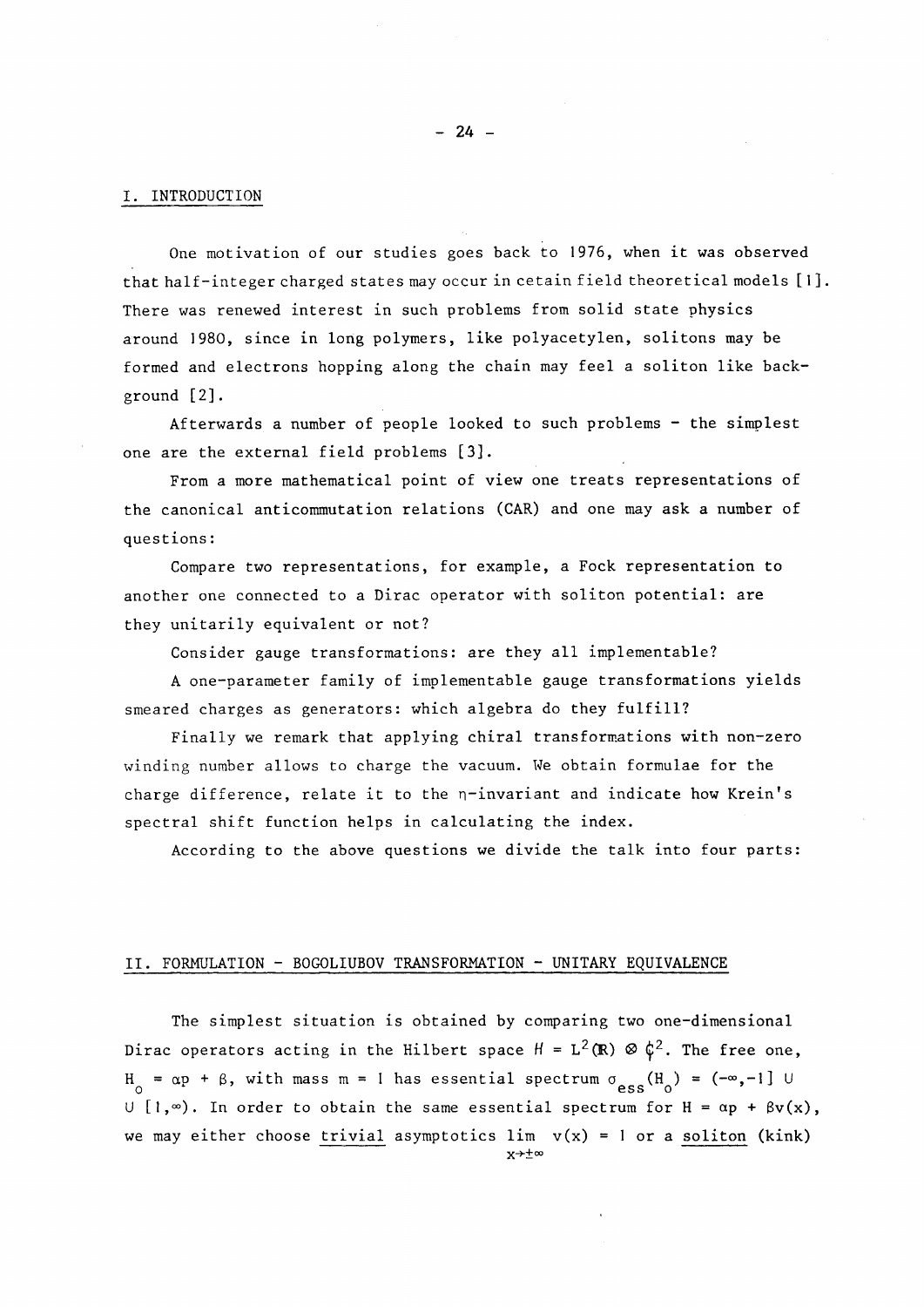asymptotics lim  $v(x) = \pm 1$ . In the second case one obtains exactly one  $x \rightarrow 0$ zero energy bound state.

Let  $P_+^0$  be the spectral projection operators onto the positive and negative energy spectrum of  $H_0$ , and  $P_+$  be similarly projections of H; if a zero energy bound state exists, we add it to  $P_1$ .

For second quantization we go over to the Fock space  $F = \oplus H$ n=0 n where  $H_0 = \oint$  and  $H_n$  denotes the antisymmetric tensor-product of n copies of H. We introduce creation and annihilation operators  $b^+(f)$  and  $b(f)$ for  $f \in P^0$ *H* fulfilling the CAR:

$$
b^{\dagger}(f)
$$
  $f_{1} \wedge ... \wedge f_{n} = f \wedge f_{1} \wedge ... \wedge f_{n}$ ,  $\{b(f), b^{\dagger}(g)\} = \langle f, g \rangle$ , (1)

where the r.h.s. bracket denotes the scalar product in H. d(f),  $d^{\dagger}(f)$ act similarly for  $f \in P^0$  and  $B(f)'$ s and  $D(g)'$ s denote annihilation operators for  $f \in P$ <sup>H</sup> and  $g \in P$ <sup>H</sup>.

Next we define a field operator  $\psi(f)$  and decompose f into two ways:

$$
\psi(f) = b(P_+^0 f) + d^+(P_-^0 f) = B(P_+ f) + D^+(P_- f) .
$$
 (2)

This détermines the relation between bare and dressed operators: choose orthonormal systems  $\{ \psi_{n+} \}$  for  $\mathsf{P}_+ \mathsf{H}$ ,  $\{ \psi_{n+} \}$  for  $\mathsf{P}_+ \mathsf{H}$  and denote  $\mathsf{D}(\Psi_{n+})$  =  $\mathsf{D}_n,\ldots$  . Equ. (2) determines the Bogoliubov transformation

$$
\begin{pmatrix} B_{n} \\ p_{n}^+ \\ p_{n}^+ \end{pmatrix} = \begin{pmatrix} W_{nm}^1 & W_{nm}^2 \\ W_{nm}^3 & W_{nm}^4 \\ W_{nm}^3 & W_{nm}^4 \end{pmatrix} \begin{pmatrix} b_{m} \\ d_{m}^+ \end{pmatrix} , \qquad W^1 = P_+ P_+^0 , \qquad W^2 = P_+ P_-^0 ,
$$
 (3)

where the  $W^{\text{1}}$  are the kernels of the product of projection operators and the W-matrix is unitary. We require that there exist vacua  $\omega$ ,  $\Omega$  such that

$$
b_n \omega = d_n \omega = 0 , \qquad B_n \Omega = D_n \Omega = 0 . \qquad (4)
$$

It is well-known [4] that finiteness of  $\|\Omega\| < \infty$  is equivalent to the existence of a unitary operator U such that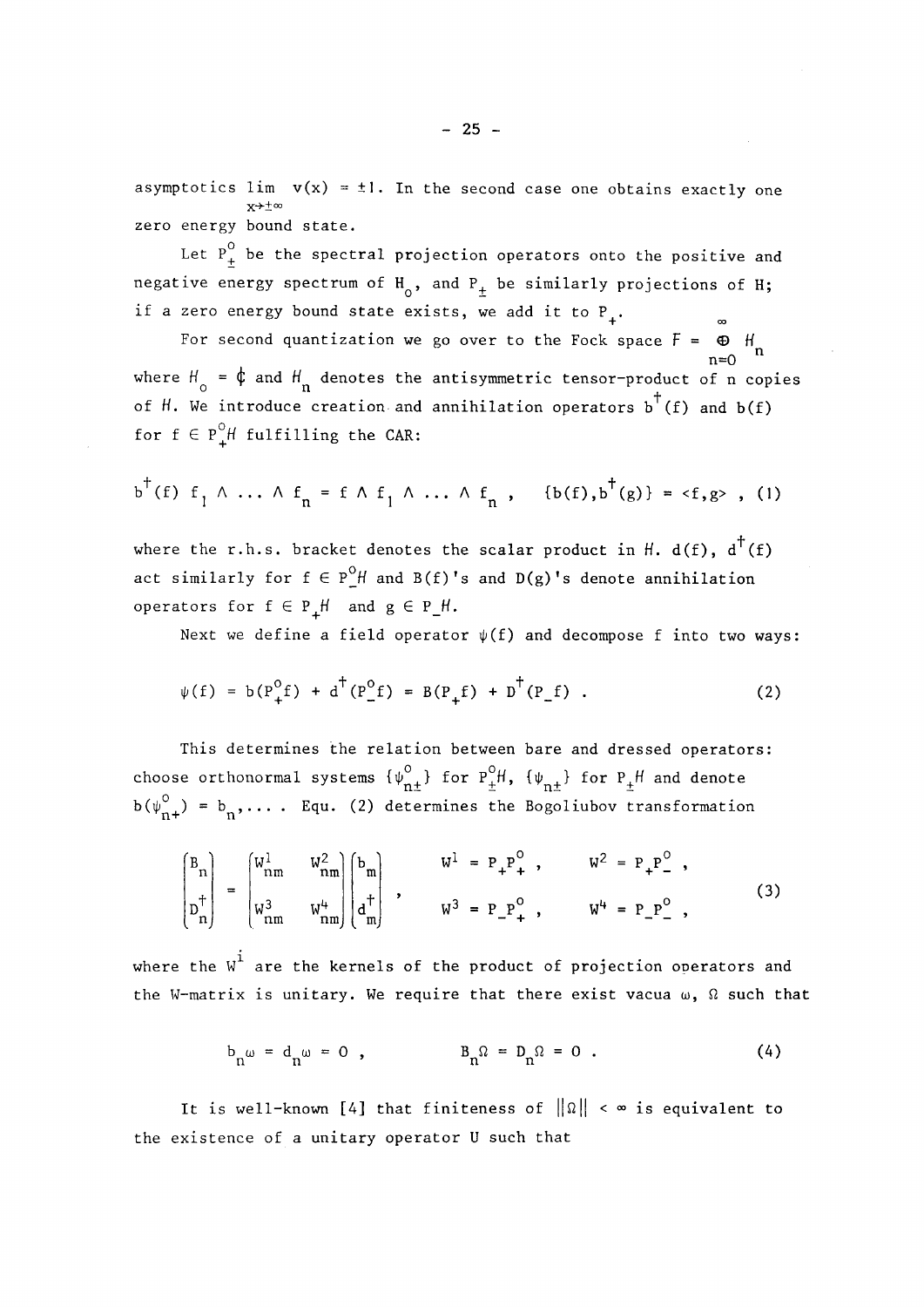$$
U b_n U^{\dagger} = B_n
$$
,  $U d_n U^{\dagger} = D_n$  and  $U \omega = \Omega$ . (5)

The Shale-Stinespring-Berezin-Friedrichs criterion implies the existence of U iff the conditions

$$
\|P_{\pm}P_{\mp}^{0}\|_{HS} < \infty \quad \Longleftrightarrow \quad \|P_{\pm} - P_{\pm}^{0}\|_{HS} < \infty \tag{6}
$$

are fulfilled.

It is easy to obtain the explicit form of U [4]; note that from conditions (6) and the unitarity of the W-matrix one deduces that  $W<sup>1</sup>$  and  $W^4$  are Fredholm operators and their index fulfills

$$
i(W^1) = -i(W^4) = n - m
$$
,  $n = \dim \ker W^1$ ,  $m = \dim \ker W^4$ . (7)

U applied to the bare vacuum becomes

$$
\Omega_{n,m} = \exp\left[\begin{array}{ccccccccc} b_{p}^{\dagger} & A_{pq}^{\dagger} & d_{q}^{\dagger} \end{array}\right] \quad b_{1}^{\dagger} \quad \dots \quad b_{n}^{\dagger} \quad d_{1}^{\dagger} \quad \dots \quad d_{m}^{\dagger} \quad \omega \quad , \tag{8}
$$

where A<sup> $\perp$ </sup> = - (W<sub>j</sub>)  $W^2$  and (W<sub>j</sub>) <sup>'</sup> is the inverse of W<sup>1</sup> on the subspace orthogonal to ker W $^{\rm l}$  and a suitable base has been chosen for  $\ker$   $\mathbb{W}^{\rm l}$  and ker  $W^{1 \dagger}$  = ker W<sup>4</sup>. Note that for  $(n,m) \neq (0,0)$  the new vacuum becomes orthogonal to the old one and charged:

$$
Q \Omega_{n,m} = \sum_{p} (b_p^{\dagger} b_p - d_p^{\dagger} d_p) \Omega_{n,m} = (n-m) \Omega_{n,m},
$$
  

$$
\Delta Q = \langle \Omega_{n,m}, Q \Omega_{n,m} \rangle = n-m.
$$
 (9)

The charge difference equals the Fredholm index  $i(W^l)$ .

Remark: For an equivalent but more abstract formulation one starts from an algebra of operators  $a(f)$ ,  $a^{\dagger}(g)$  fulfilling the CAR and studies states determined by projection operators  $P_+$ :

$$
\omega_{P_{+}}(a(f_{n})...a(f_{l})a^{\dagger}(g_{l})...a^{\dagger}(g_{m})) = \delta_{nm} \det \langle f_{i}, P_{+}g_{j} \rangle . \tag{10}
$$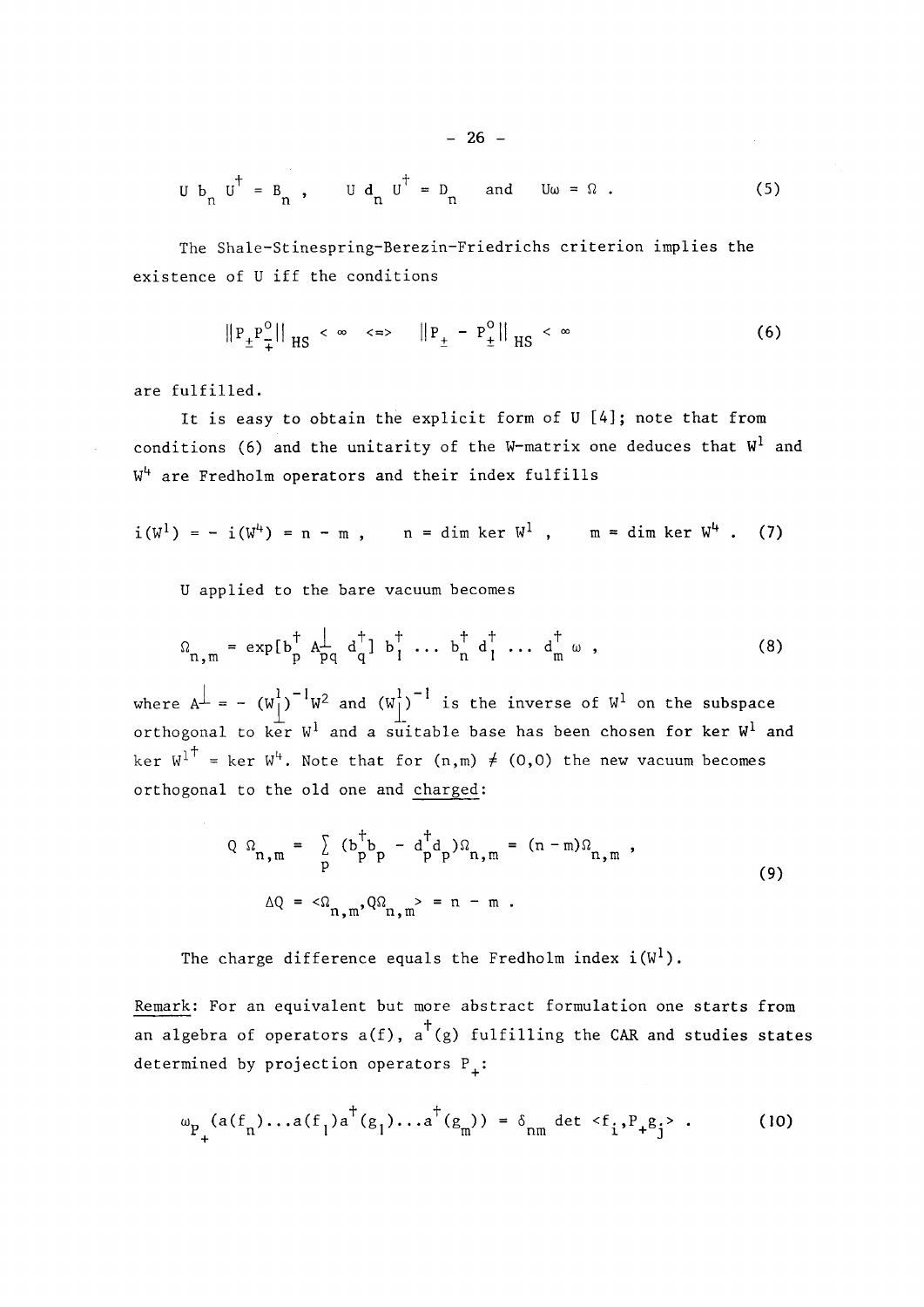These pure quasifree states correspond to the "filling of the Dirac sea"; the GNS-construction allows to identify in a representation

$$
\pi_{p} (a^{\dagger}(f)) = \begin{cases} B^{\dagger}(f) & \text{for} & f \in P_{+}H \\ D(f^{*}) & \text{for} & f \in P_{-}H. \end{cases}
$$
 (11)

EXAMPLE 1: The kink potential  $v(x) = th x$  leads to a solvable Dirac equation

$$
H = \alpha p + \beta \text{ th } x = \begin{pmatrix} 0 & A \\ A^{\dagger} & 0 \end{pmatrix}, \quad A\psi_2 = E\psi_1, \quad A^{\dagger}\psi_1 = E\psi_2.
$$
 (12)

Multiplying (12) times A<sup>+</sup> and A gives two almost isospectral Schrödinger  $\omega$  and  $\omega$  and  $\omega$  and  $\omega$  are A gives two almost isospectral  $\omega$  and  $\omega$  almost isospectral  $\omega$  and  $\omega$  are A gives two almost isospectral Schrodinger isospectral Schrodinger in  $\omega$ 

$$
AA^{\dagger} \psi_1 = (-\frac{d^2}{dx^2} + 1)\psi_1 = E^2 \psi_1, \qquad A^{\dagger} A \psi_2 = (-\frac{d}{dx^2} + 1 - \frac{2}{ch^2 x})\psi_2 = E^2 \psi_2; (13)
$$

 $\psi_1$  solves a free equation and  $\psi_2$  is obtained from (12)

$$
\psi_{\pm}(\mathbf{k}, \mathbf{x}) = \begin{pmatrix} 1 & \frac{1}{2k + \ln x} \\ -\frac{1}{2k + \ln x} & \frac{1}{2k + \ln x} \\ \frac{1}{2k + \ln x} & \frac{1}{2k + \ln x} \end{pmatrix} \xrightarrow{\mathbf{E}_{\mathbf{k}}^{2}} \mathbf{E}_{\mathbf{k}}^{2} = \mathbf{k}^{2} + 1 .
$$
 (14)

Note that the kink potential is reflectionless;  $v(t - cx)$  gives a soliton solution of the modified Korteweg-de Vries équation. The spectrum of the Dirac operator is left invariant under the MKdV-flow.

Starting from solvable problems allows to show [5]:

THEOREM 1: Define two classes of potentials; the first one with trivial asymptotics such that  $|m-v_1(x)| \in L_p$  for some  $l \le p \le 2$ , the second one with kink asymptotics and  $|\text{m th x}-v_2(x)| \in L_p$  for  $1 < p \le 2$ . Representations connected to potentials from each class are equivalent; all problems from the first class are inequivalent to those from the second class.

For the proof one represents the projection operators through resolvents, and estimates the resulting expression [5].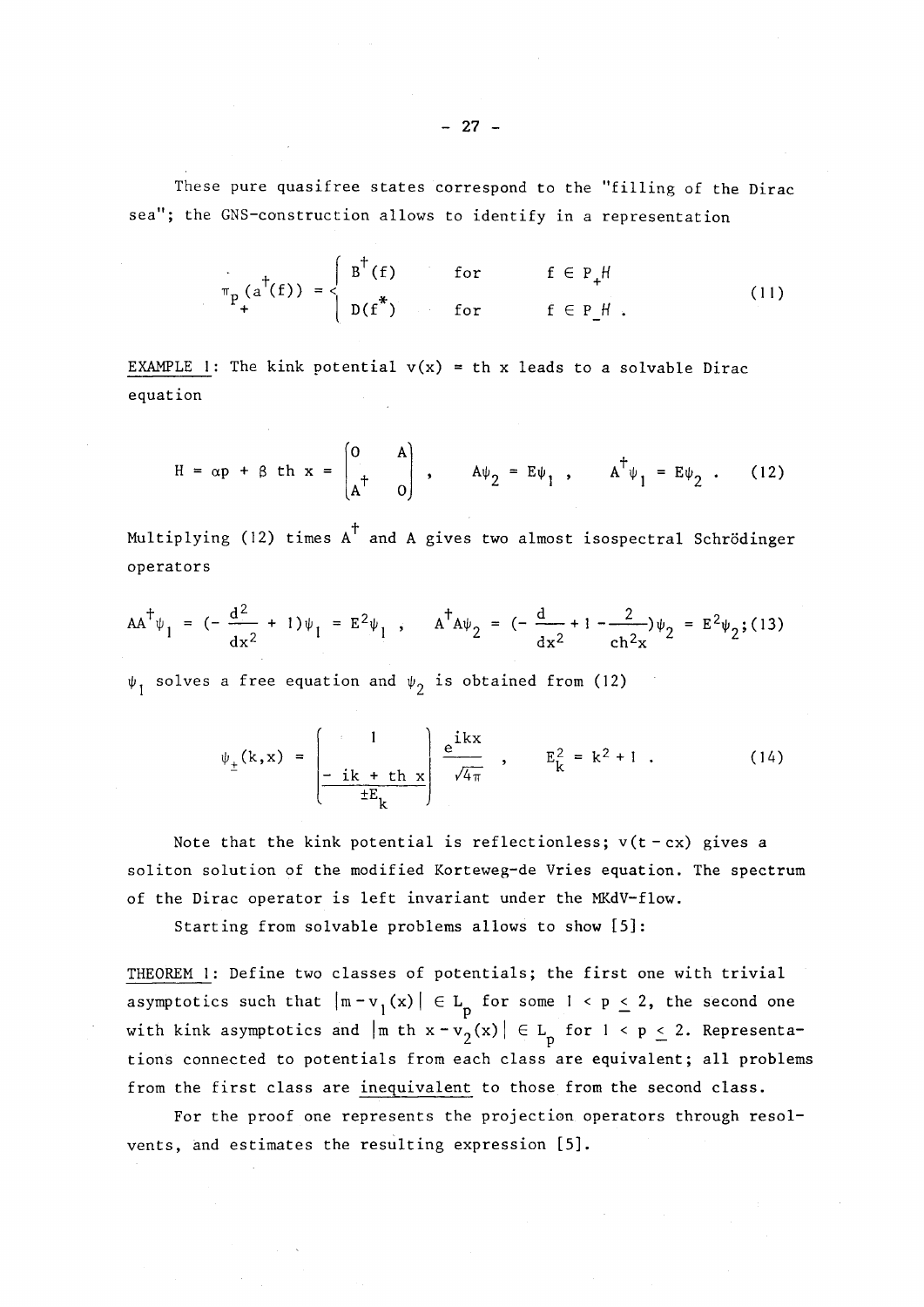# III. IMPLEMENTABILITY OF GAUGE TRANSFORMATIONS

Given a unitary transformation in the one-particle Hilbert space, like gauge, axial gauge or chiral transformations, we ask whether it is implementable in the given representation; whether one may reach charged vacua by introducing gauge fields is a related question.

Let G be a group,  $V_{\alpha}$ ,  $\alpha \in G$ , be a representation of G in H; an automorphism of the algebra is obtained through

$$
\tau_{\alpha} \pi_{P_{+}}(a(f)) = \pi_{P_{+}}(a(V_{\alpha}f)) . \qquad (15)
$$

A second quantized form of  $V_{\alpha}$  called  $\Gamma(V_{\alpha})$  exists and fulfills

$$
\Gamma(V_{\alpha})\pi_{P_{+}}(a(f))\Gamma(V_{\alpha})^{\dagger} = \pi_{P_{+}}(\tau_{\alpha}(a(f)) , \qquad (16)
$$

iff  $\omega_{\bf p}$  is unitarily equivalent to  $\omega_{\bf v}$   $_{\bf p}$   $_{\bf v}$ + which holds iff +  ${}^{\vee}\alpha^{\perp} + {}^{\vee}\alpha$ 

$$
||P_{\pm}V_{\alpha}P_{\mp}||_{HS} < \infty \iff ||X_{\alpha}^{\pm}||_{HS} < \infty \text{ for } X_{\alpha}^{\pm} = V_{\alpha}P_{\pm}V_{\alpha}^{\dagger} - P_{\pm}.
$$
 (17)

Note that both  $X^{\pm}_{\alpha}$  fulfill the cocycle condition [6]

$$
V_{\beta} \t X_{\alpha}^{\pm} \t V_{\beta}^{-1} - X_{\alpha\beta}^{\pm} + X_{\beta}^{\pm} = 0 . \t(18)
$$

More specifically for Example 1 we obtain:

THEOREM 2: Let  $V_A = \exp(i\Lambda(x) + i\gamma_5 \Lambda_5(x))$  with  $\Lambda, \Lambda, \Lambda, \epsilon \in C^\infty$  and  $\Lambda^{\dagger}, \Lambda, \Lambda, \epsilon \in C^\infty$ ; Γ(V<sub>A</sub>) exists iff  $Λ_5(±∞) = N_±π$  with  $N_± ∈ N$ .

The proof follows from simple estimates [7], since the kernels of  $P_+$ are explicitly known.

Note that there is no restriction on  $\Lambda(\pm\infty)$ ; the asymptotic values of  $V_A$  correspond to symmetries for global transformations. This gives a further example of a system which "détermines certain quantum numbers by themselves".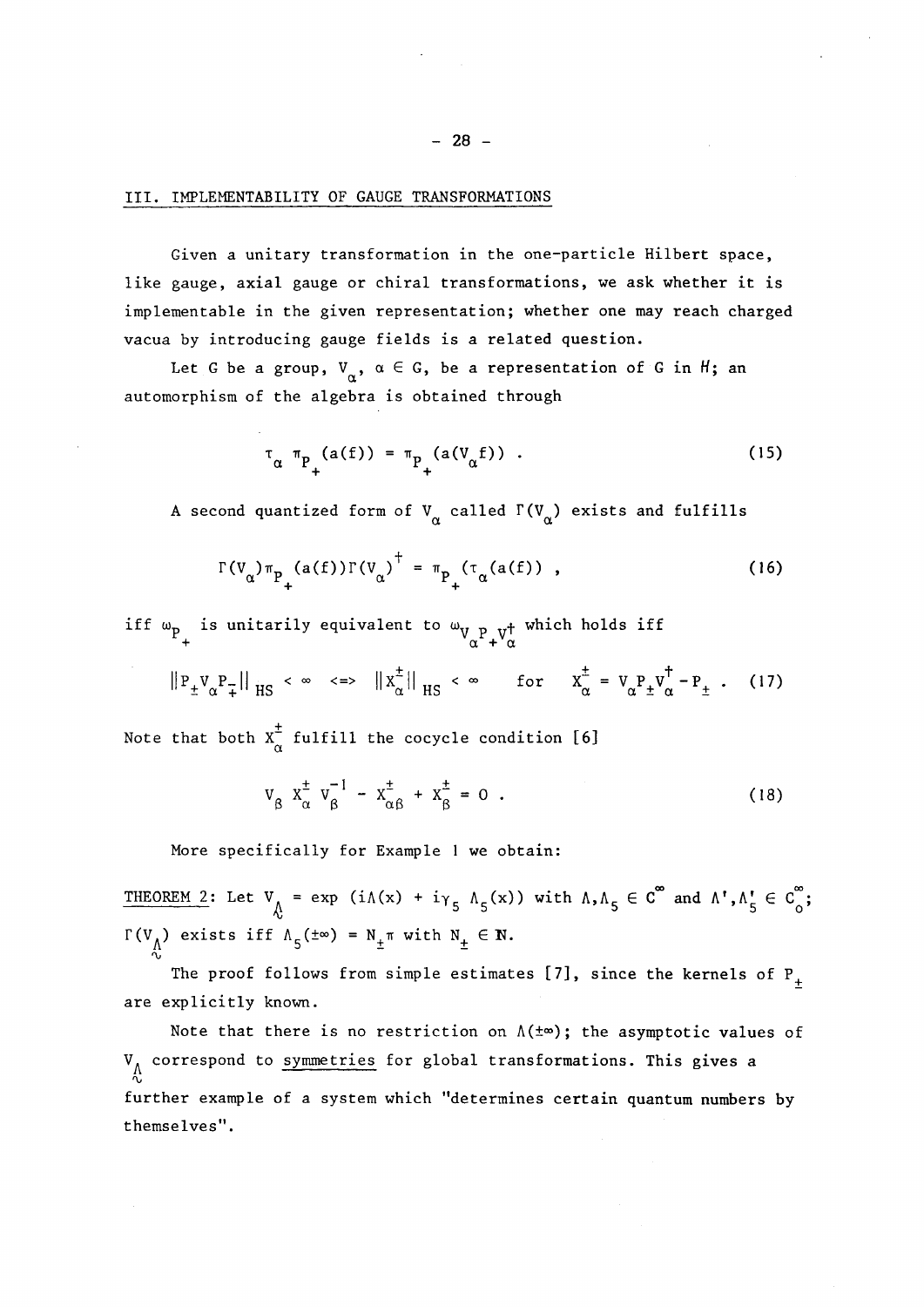These integers should be connected to the charge difference of the two vacua; for chiral transformations we expect that the Fredholm index of  $W^1$  equals the winding number of the gauge function. This is known to be true for the massless as well as the massive Dirac operator without external potentials [8,9] and holds also for

EXAMPLE 2: Dirac operator on a finite interval, all possible boundary conditions: start with the Hilbert space  $H = L^2([0,1]) \otimes \phi^2$ ; the operator  $H = \sigma_3 \frac{1}{i} \frac{d}{dx}$  on  $C_0^{\infty}([0,1])$  functions has defect indices (2,2); all selfadjoint extensions are parametrized by a 2x2 matrix U depending on four angles  $\alpha$ ,  $\beta$ ,  $\gamma$ ,  $\delta$  [10]. The spectrum of H<sub>II</sub> consists of points  $\varepsilon_{n,+}$  =  $= \alpha \pm \beta + 2\pi n$ . We distinguish three cases:

a)  $\delta = 0$  gives uncoupled spinor modes,

b) for  $\delta = \pi/2$  spinors are coupled only at the ends of the interval, c)  $\delta \neq 0, \pi/2$  means mixed boundary conditions.

Both questions answered for the external field, Example 1, have been solved also for the second case:

THEOREM 3:

- $\alpha$ ) Representations connected to  $H_U$  and  $H_V^{\alpha}$  are equivalent iff U =  $\tilde{U}$ .
- $\lambda$   $\lambda$  (-Up (-Up  $\lambda$ )e is implementable iff  $\Lambda_{+}(1) = \Lambda_{+}(0) + 2\pi n_{+}$  for case a),  $\Lambda_{+}(1) = \Lambda_{-}(1) + 2\pi n_{+}$  and  $\Lambda_{-}(0) = \Lambda_{+}(0) + 2\pi n_{-}$  for case b),

both conditions a) and b) hold for case c).

 $\gamma$ ) If  $V_{\Lambda}$  is implementable, we obtain  $n_{+} - n_{-} = i(V_{\Lambda})$ , where  $i(V_{\Lambda})$  denotes the Fredholm index of the related Bogoliubov transformation; for the proof we follow [ 8] and use a déformation argument to connect the problem to a shift operator for which the index is easily calculated and related to the winding number.

It follows that chiral transformations allow to charge the vacuum. Like in the Schwinger model [11] there exist sectors labelled by two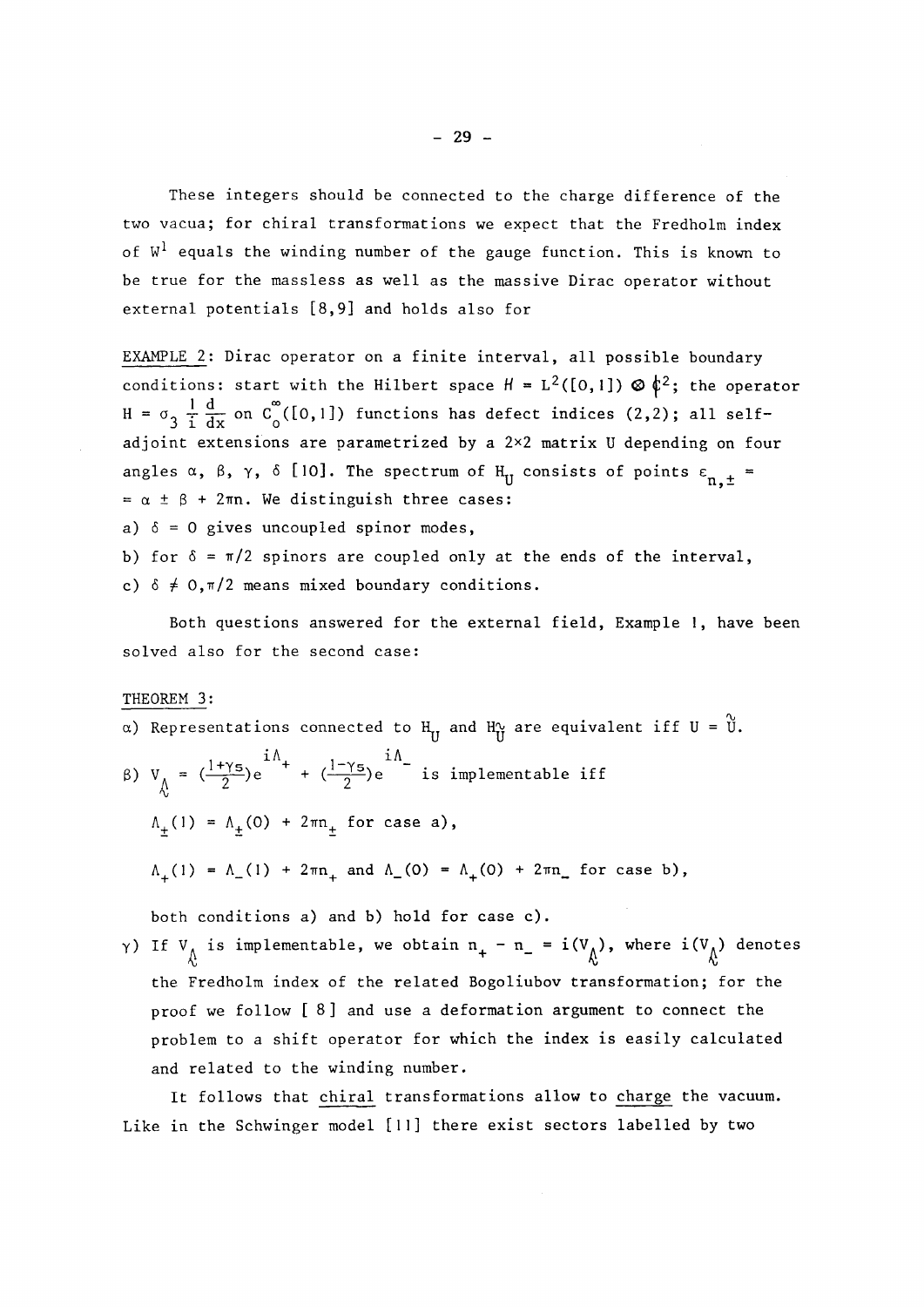integers; the gauge invariant algebra will be represented irreducible on the various sectors and yields inequivalent representations.

### IV. ALGEBRA OF CHARGES - SCHWINGER TERM

We ask for implementability of a unitary group of transformations  $V_{t,\Lambda}$ . If  $\Gamma(V_{t,\Lambda})$  exists as a strongly continuous one-parameter group of unitaries, there exists according to Stone's theorem infinitesimal generators which are the smeared charges [12].  $\Gamma(V_{t\Lambda})$  exists, iff the generators  $j_{\hat{\lambda}}$  of  $V_{t_{\hat{\lambda}}} \approx 1 + t j_{\hat{\lambda}}$  obey the Hilbert-Schmidt criterion: THEOREM 4 [10]:  $||P_{\pm}j_{\Lambda}^{\ \ P_{\mp}}||_{HS} < \infty$ , iff  $\Lambda_{5} (\pm \infty) = 0$  for Example 1; iff  $n_{+} =$  $= n = 0$  for Example 2. The generators are given by smeared charges

$$
Q_{\hat{\Lambda}} = \sum_{j=+,-0}^{1} dx \Lambda_j(x) : \psi^{\dagger}(x) \left( \frac{1+j\gamma_5}{2} \right) \psi(x) : , \qquad (19)
$$

which fulfill the algebra

$$
i[Q_{\hat{\lambda}}, Q_{\hat{\lambda}}] = -2 Im Tr P_ j_{\hat{\lambda}} P_ + j_{\hat{\lambda}} = S(\hat{\lambda}, \hat{\lambda}) .
$$
 (20)

The Schwinger term is explicitly given for Example 2 by

$$
S(\hat{\mu}, \hat{\mu}) = -\int_{0}^{1} \frac{dx}{2\pi} \left( \Lambda_{+}^{*}(x) \mu_{+}(x) - \Lambda_{-}^{*}(x) \mu_{-}(x) \right) , \qquad (21)
$$

and is a nontrivial two cocycle which determines a ray representation of the group  $U(1)_{100} \times U(1)_{100}$ .

For the proof [13] one starts with a quantization map  $A \rightarrow Q(A)$  = =  $\[\sum_{n,m} a_n^{\dagger} A_{nm} a_m^{\dagger} \]$  for trace class operators A, determines the algebra of  $Q(A)'s$ , goes over to normal ordered operators and extends to  $A's$  fulfilling Tr P\_ A P<sub>+</sub> A <  $\infty$ . Only the charge, axial charge commutator is non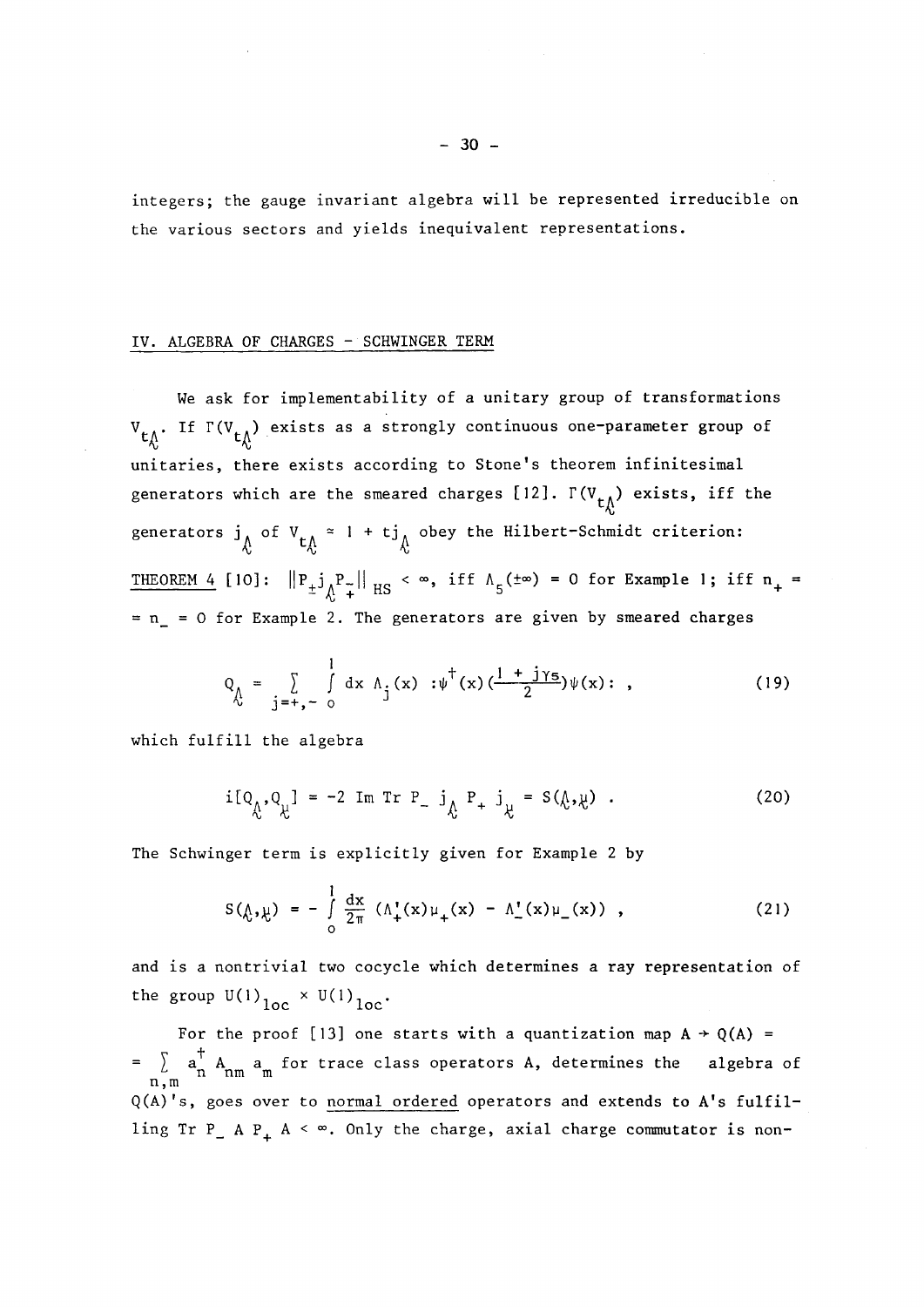vanishing in (21) corresponding to a  $\delta'$  Schwinger term; the Fourier coefficients of the currents fulfill a Kac-Moody algebra with central extension [10].

## V. INDEX CALCULATION

First we discuss the question how to calculate the charge différence of two vacua for two equivalent representations. From unitarity of W we get

$$
\begin{aligned}\n&\text{Tr } P \\
&\text{ker } w_1^+ \\
&= \text{Tr } W_2 \, w_2^+ + \text{ker } w_1^+ \\
&= \text{Tr } W_2 \, w_2^+ - \text{Tr } W_2 \, w_2^+ - \text{Tr } W_2 \, w_2^+ \, w_1^+ + \text{Im } w_1^+ \, w_1^- \\
&= \text{Tr } W_2 \, w_2^+ - \text{Tr } w_3^+ \, w_3 \, P_{\text{Im } w_1^+} \,,\n\end{aligned}
$$
\n(22)

where  $P_{\hat{D}}$  denote projection operators onto domains  $\hat{D}$ , and we may formulate THEOREM 5: If the Bogoliubov transformation (3) is implementable, we get équivalence of

$$
i(W^{1}) = \Delta Q = \text{Tr } W_{3} W_{3}^{\dagger} - \text{Tr } W_{2} W_{2}^{\dagger} = \text{Tr } P_{-} P_{+}^{0} - \text{Tr } P_{+} P_{-}^{0} =
$$

$$
= -\frac{1}{2} \text{Tr } [(P_{+} - P_{-}) - (P_{+}^{0} - P_{-}^{0})] = -\frac{1}{2} (n - n^{0}), \qquad (23)
$$

where we introduced the APS-n-invariant at the end of the chain of equalities.

A regularized form of  $n$  [14] may serve as a definition of the charge of the ground state, even if one compares two inequivalent representations, which we illustrate through

EXAMPLE 1': Define a Dirac operator

$$
H_m = \begin{pmatrix} m & A \\ A^+ & -m \end{pmatrix} , \qquad A = \frac{d}{dx} + \Phi(x) , \qquad (24)
$$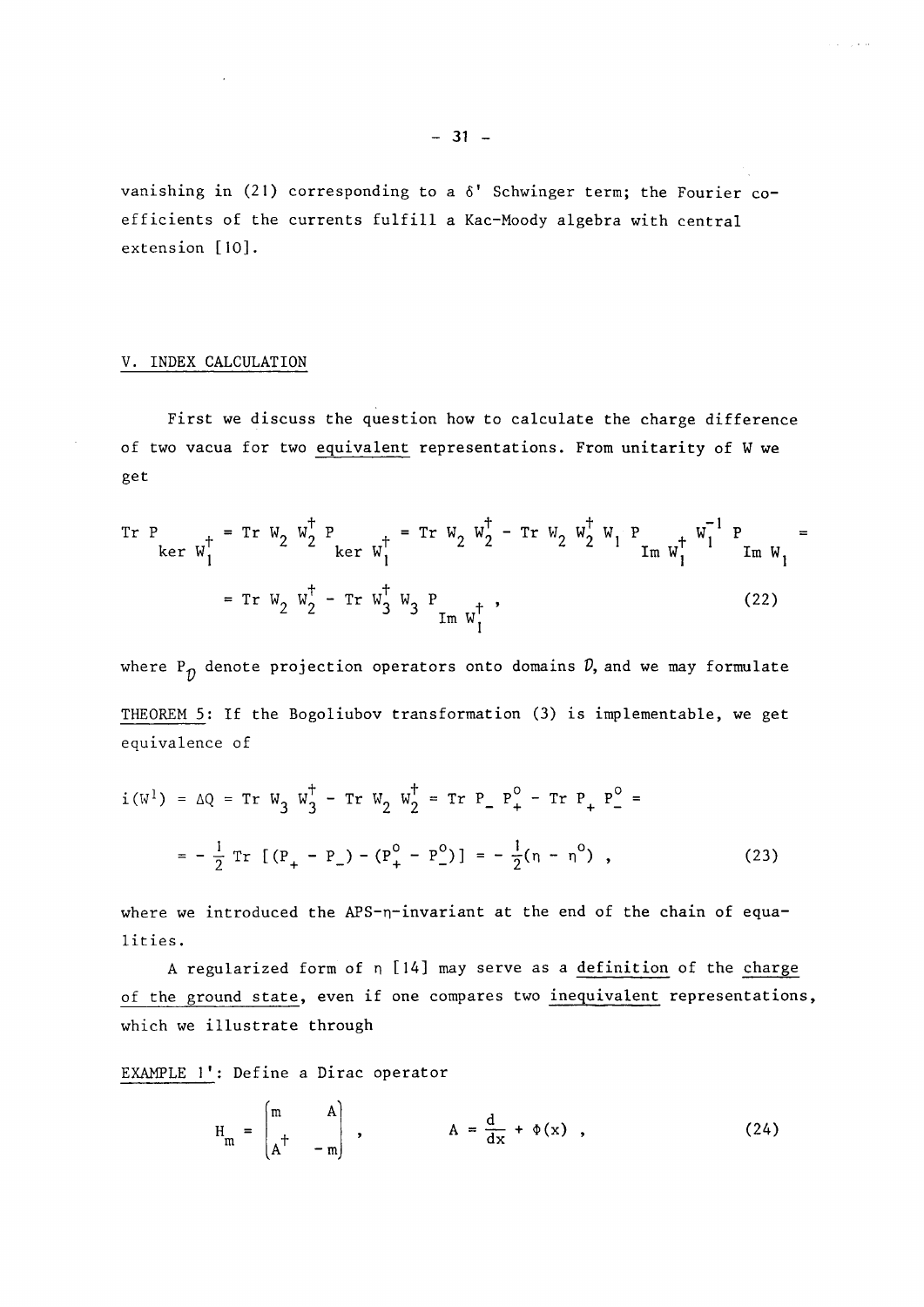and the  $n_{\rm m}^{\phantom{\dag}}$ -invariant through

$$
n_{\rm m} = \lim_{t \to 0} \text{Tr} \ H_{\rm m} |H_{\rm m}|^{-1} e^{-t |H_{\rm m}|^{2}}.
$$
 (25)

m may be studied with the help of Krein's spectral shift function ξ<sub>12</sub>(.) [15,16] and turns out to be equal to the Witten index

$$
\Delta(A) = \lim_{z \to 0} (-z) \operatorname{Tr} \left( \frac{1}{A^{\dagger} A - z} - \frac{1}{A A^{\dagger} - z} \right) \tag{26}
$$

in the  $m + 0$  limit for suitable operators A. Relative scattering theory methods leading also to Levinson's theorem allow to détermine a number of relations like

$$
n_{\rm m} = m \int_{0}^{\infty} \frac{d\lambda \xi_{12}(\lambda)}{(\lambda + m^2)^{3/2}} \frac{d\lambda}{m^2 0} \Delta = -\xi_{12}(0_+)
$$
 (27)

In [15,16] specific one- and two-dimensional models are studied and the topological invariance of the Witten index is proven for suitable perturbations. In one dimension  $\Delta$  becomes the ratio of Fredholm determinants which yields the Fredholm index of A if A is Fredholm; more generally we obtain

THEOREM 6: Let  $\Phi_+$  = lim  $\Phi(x)$ , then x->±°°

|                         | $\vert \sharp \vert E = 0$ bound states of $\vert \sharp \vert E = 0$ resonances of $\vert \Delta(A) \vert i(A)$ |                |                |                |             |                         |
|-------------------------|------------------------------------------------------------------------------------------------------------------|----------------|----------------|----------------|-------------|-------------------------|
|                         | $A^{\dagger}A$                                                                                                   | $AA^{\dagger}$ | $A^{\dagger}A$ | $AA^{\dagger}$ |             |                         |
| $\Phi_+$ > 0 > $\Phi_-$ |                                                                                                                  | $\Omega$       | $\mathbf 0$    | $\mathbf 0$    |             |                         |
| $\Phi_{\pm} > 0$        | $\Omega$                                                                                                         | 0              | $\mathbf 0$    | $\overline{0}$ | 0           | $\overline{\mathbf{0}}$ |
| $\Phi_+ > 0 = \Phi_-$   | $\mathbf 0$                                                                                                      | $\Omega$       |                | $\mathbf{0}$   | $\vert$ 1/2 |                         |
| $\Phi_{\pm} = 0$        | 0                                                                                                                |                |                |                | $\mathbf 0$ |                         |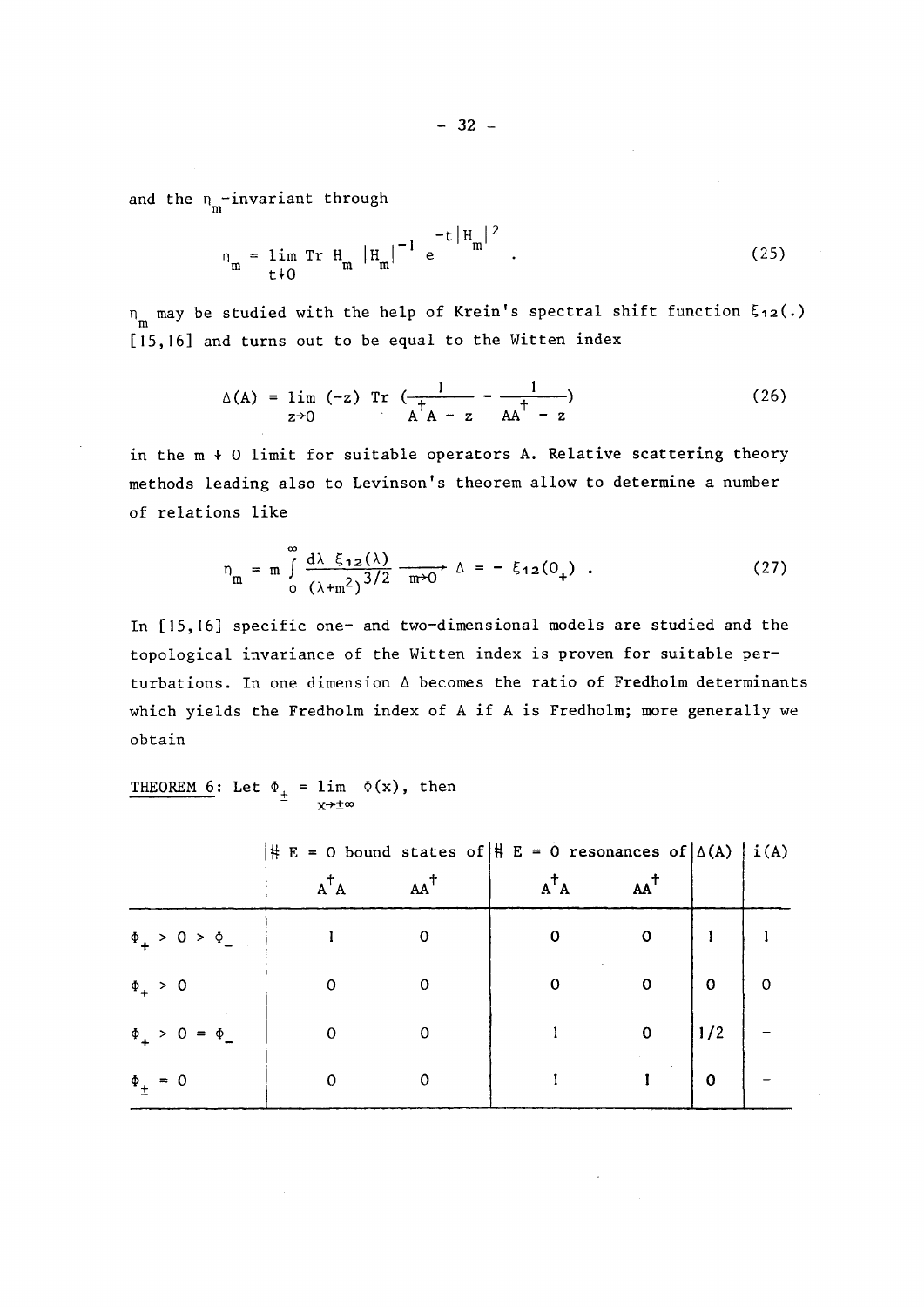Applying (23) yields "effective charges" (= spectral asymmetry)  $0, \pm 1/2,$  $\pm 1/4$ . In Example 2 one gets a continuously varying  $\Delta Q$ . The same holds for a generalization of  $H = \alpha p + \beta$  th x (Example 3) where we studied all reflectionless potentials of h =  $\alpha$ p +  $\beta$ v +  $\gamma$ w ( $\alpha$ ,  $\beta$ ,  $\gamma$  are the three  $\sigma$ matrices), which are also solitons of coupled MKdV equations [17], by solving the GLM équation explicitly [18]. Besides a study of inequivalent representations and implementability of gauge transformations we determined the effective charge for a N-soliton solution which turns out to be a sum of individual contributions from one soliton solutions [18]

$$
\Delta Q = \frac{1}{\pi} \sum_{i=1}^{N} \alpha_i, \qquad \epsilon_i = m \cos \alpha_i, \qquad \kappa_i = m \sin \alpha_i, \qquad (28)
$$

where  $\varepsilon_i$  are the energies in the gap which determine the N-soliton solution.

### VI. CONCLUSION

In the study of one-dimensional Dirac operators with external fields one obtains many inequivalent representations of the CAR depending on the asymptotic behaviour and asymptotic values of the potentials. There exist différent sectors distinguished by différent charge quantum numbers; the charge difference is related to the winding number of chiral transformations. The algebra of charges yields the Schwinger term.

For implementable transformations one obtains a relation between the index of the Bogoliubov transformation and the spectral asymmetry, which is related to the Witten index; non-implementable transformations may yield any value of n.

# Acknowledgement

This summarizes partly our project where I had the pleasure to work and to discuss with D. Bollé, W. Bulla, G. Karner, G. Opelt, L. Pittner, B. Simon, and especially with P. Falkensteiner and F. Gesztesy. We also thank Prof. W. Thirring for his interest.

In addition it is a pleasure to thank the organizers of this nice conférence Profs. D. Bennequin and J.P. Ramis for the invitation.